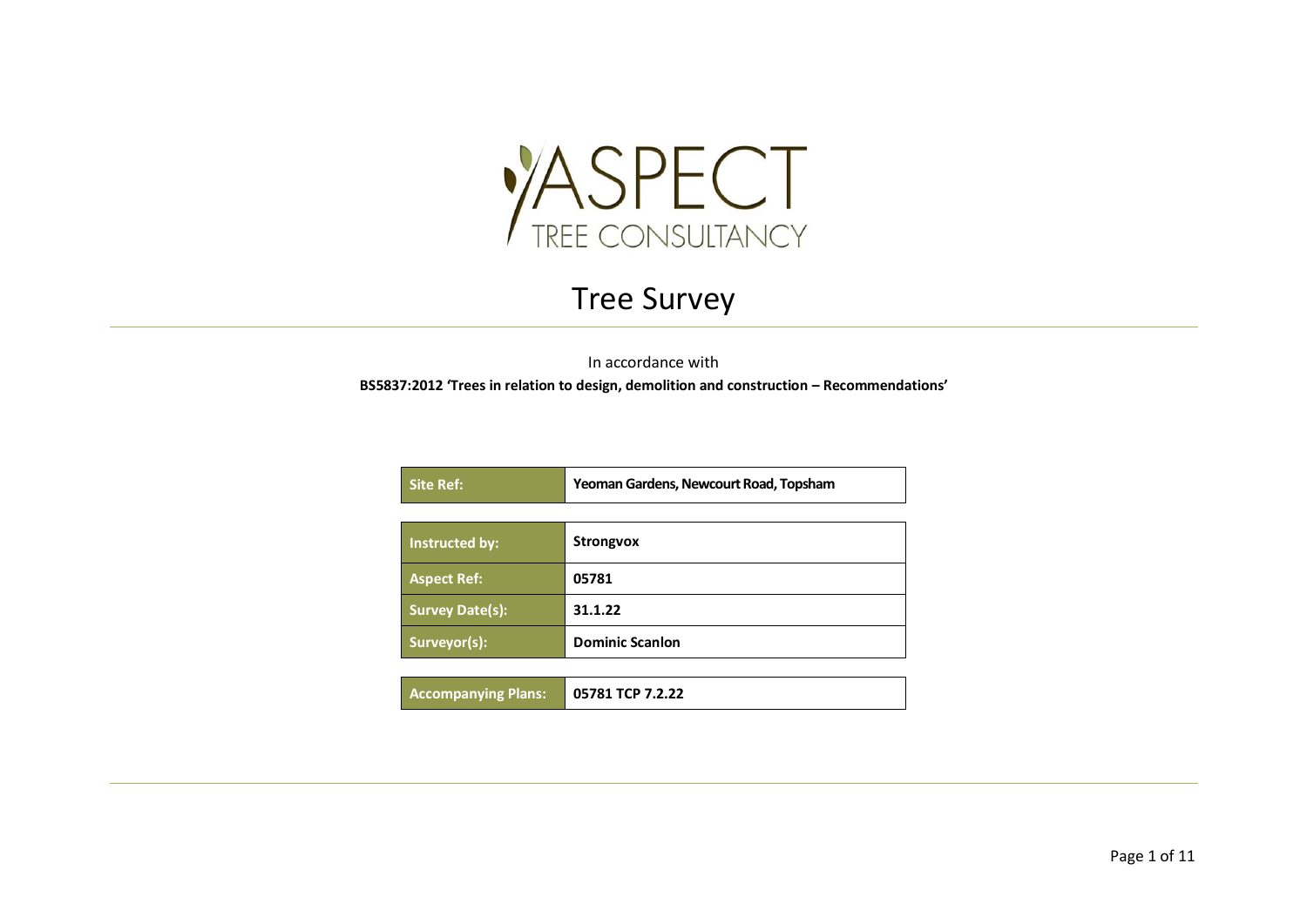

## Using the Tree Survey Data

**Species** Consideration should be given to whether trees are evergreen or deciduous, density of foliage, and potential nuisance factors such as susceptibility to honey dew drip, branch drop, fruit fall etc.

**Canopy Spread**

where access is restricted) - illustrating approximate current canopy size/shape. Consideration should be given to the existing and future spread of retained trees. Suitable separation between structures and tree canopies should be designed to avoid future nuisance, domination and unreasonable spatial relationships.

Measured on accessible compass points (estimated

**Tree Height** Tree heights are shown in the survey data and represented on plan by the shadow arc (existing height = radius of shadow arc). Future potential height may also be shown represented by a second arc.

**Age Class** Young trees (up to % their potential age) generally require enough space to mature if long term retention is planned. Care must be taken with older trees as they are generally more susceptible to damage, and less tolerant of injury/harm through a) root damage; b) compaction of soil; and c) excessive and/or repeated pruning. Adequate space should be allowed for long term physical retention and future maintenance.

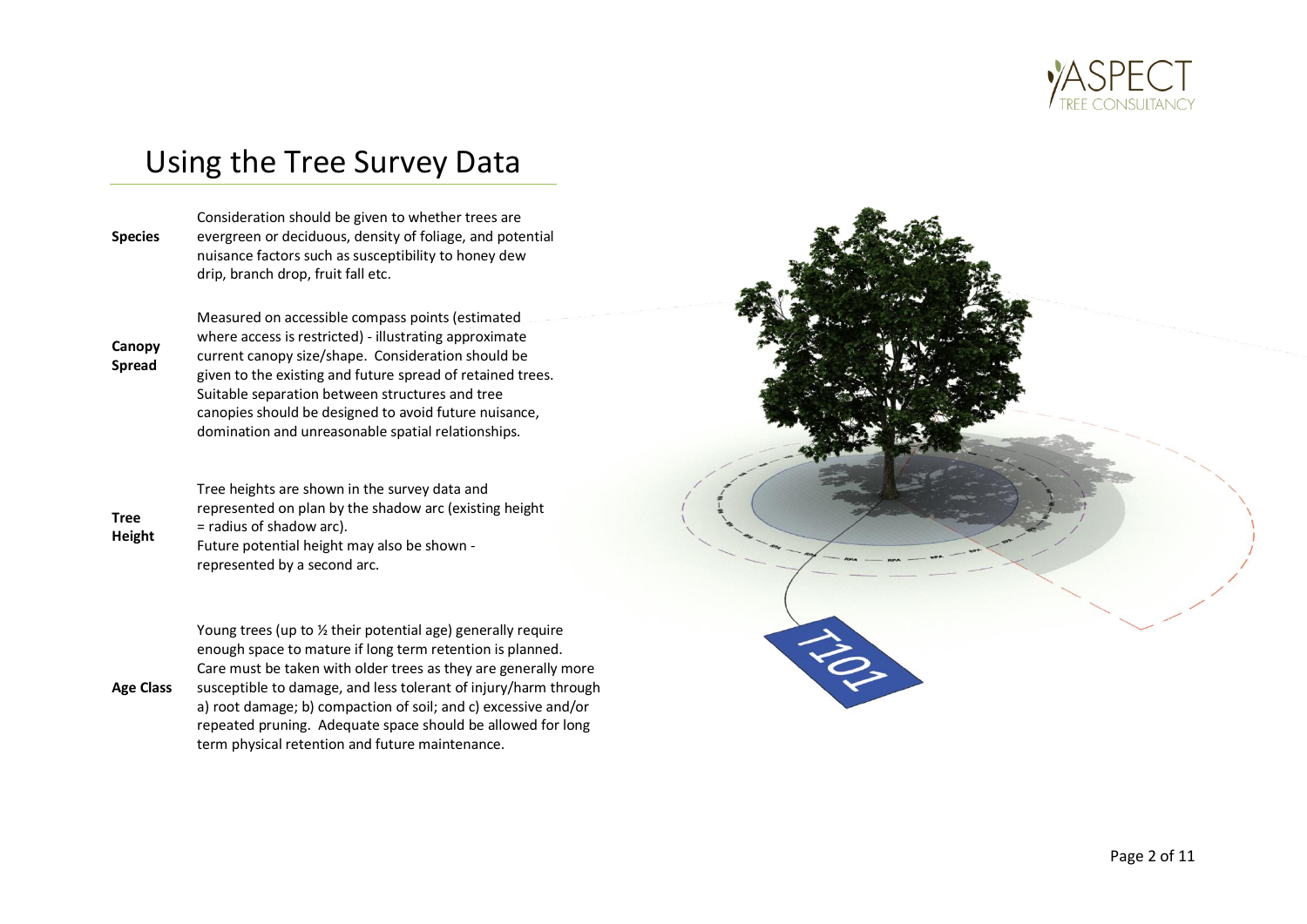

**Root**  Radial **Root Protection Areas** assume a circular area of rooting - calculated in accordance with BS5837:2012.

**Protection**  RPAs represent minimum soil rooting area required to sustain the tree (capped at 707 $m^2$ ).

**Area - RPA** RPAs may have been modified to reflect actual site conditions and may not be shown as circular on accompanying plans. Incursion into the RPA during any part of the investigation, demolition, design & construction phases of the project will require specialist arboricultural input.

Early assessment of impact will facilitate the process and avoid abortive design works.

The RPA is circular by default - any deviation from this must be supported with professional arboricultural assessment.

### **Shadow Arc /**

**Area** The constraints plan shows the approximate shadow length between 6am to 6pm in 30-minute steps during mid summer using Axciscape Software (a tool used for surveying trees). Using latitude and canopy size, this is a more accurate method for measuring shadow movement than that set out in BS5837 2012.

> The shadow arc represents the most significant area affected by obstruction of sunlight. It is not intended to be definitive and requires an amount of interpretation  $-$  it is a good starting point to consider shading. Where habitable buildings or useable amenity space are planned within the shadow arc / areas it is recommended that further analysis is undertaken using by Aspect, in conjunction with the project architect to assess the actual implications. We may use specialist shading software, if needed, to aid this analysis.

> The shadow arc is not a representation of the absence of skylight/daylight and does not take into account the natural transmissivity of the trees crown – this varies depending on the species etc.

> The internal layout, use of buildings and the arrangement and size of windows is also important. Heavy or prolonged shadowing (effects will be exemplified where trees form groups) of main living areas may be inadvisable whilst the shadowing of side elevations and ancillary rooms may be insignificant.

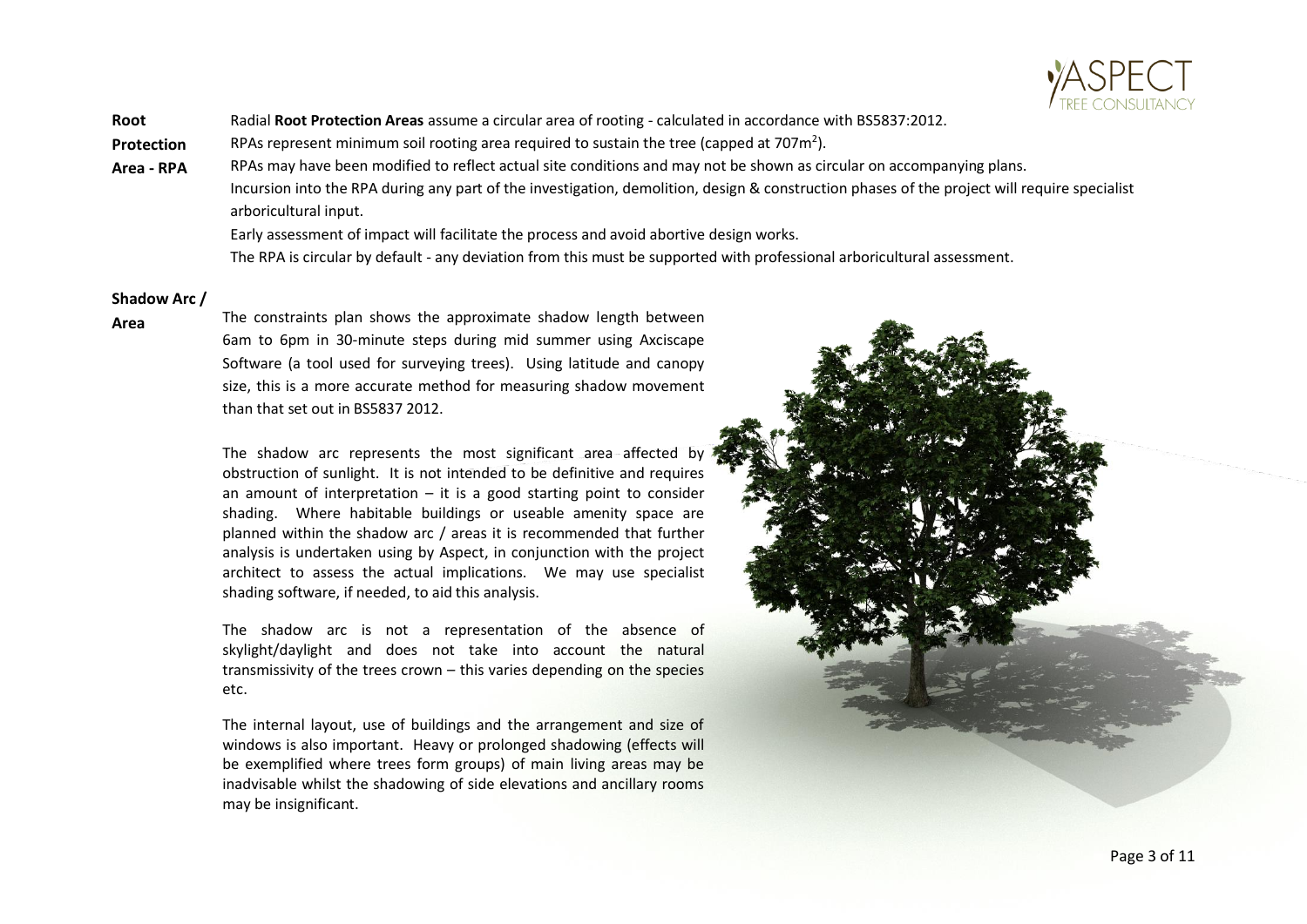

### **Demolition, Design & Construction Issues**

When planning investigations, demolition, design & construction, layouts and configuring buildings it is important to consider the following against potential negative impacts on retained trees: Investigations (archaeological trenches); Construction space required to build the scheme; location of services/utilities; Highway visibility requirements; hard surfacing (a maximum of 20% coverage of previously undisturbed RPA may be acceptable – further specialist advice should be sought); and other infrastructure provisions such as substations, refuse stores, lighting, signage, satellite dishes and CCTV sightlines. Trees can effect and be affected by many aspects of site operations, during the conception and design process the project arboriculturist should be involved in the on-going review of layout, architectural, engineering and landscape drawings.

**Proximity of trees to structures<sup>1</sup>** : The default position should be that structures are located outside the RPAs of trees to be retained. However, where there is an overriding justification for construction in the RPA, technical solutions might be available that prevent damage to trees. Account should be taken of the proposed orientation and aspect of new buildings, the type of building, its use and location relative to the tree, and the species attributes of the tree. Buildings, footpaths, and hard-standing areas should be designed with due consideration to the proximity of retained trees, especially in terms of their foliage, flowering and fruiting habits. Where conflicts might arise, detailed design should address these issues.

**Planning Applications** Local Authorities have a **statutory duty** to consider the protection and planting of trees when granting planning permission for proposed development. The potential effect of development on trees, whether statutorily protected (e.g., by TPO/Con Area) or not, is a material consideration that is taken into account in dealing with planning applications. Consideration should be given to:

- Legal designations e.g., Tree Preservation Orders / Conservation Areas
- Planning policy National policy (NPPF) / Regional / Local
- Guidance and best practice: BS8545:2014, **BS5837:2012**, BS4428:1989, NHBC Chapter 4.2, BRE CP75/75, BRE 209.

The level of arboricultural information required for planning may depend on the particular LPA or the type of application being made.

**<sup>1</sup>** Structure is defined in **BS5837:2012** as any manufactured object e.g. building, carriageway, path, wall, service run, and built or excavated earthwork.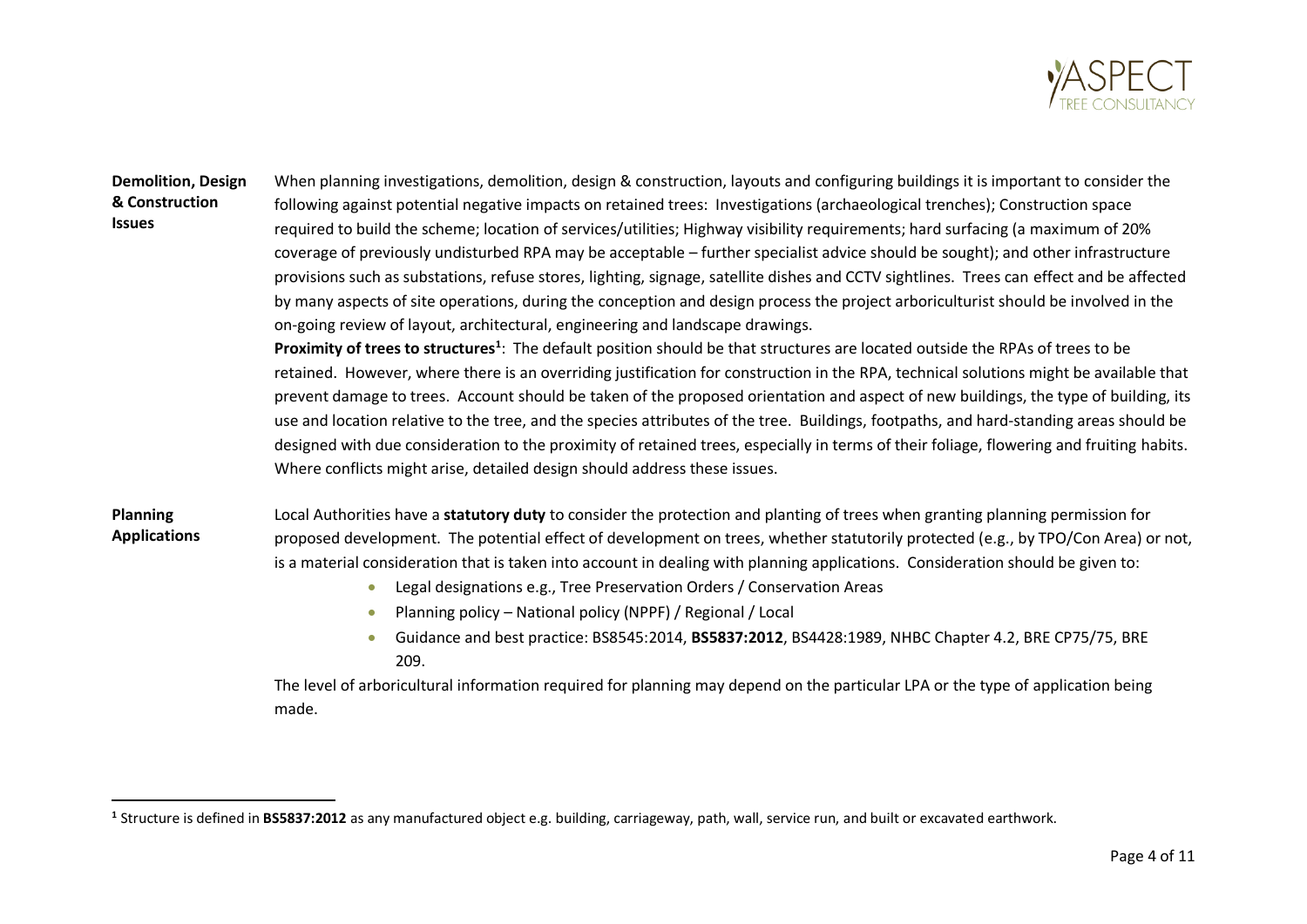

**General limitations** Trees are large dynamic organisms whose health and condition can change rapidly, therefore due to the changing nature of trees and other site considerations, this report and any recommendations made relating to tree health/condition are only valid for the 12 month period following the most recent site visit/survey, or sooner following mechanical failure from unseen defects and/or severe weather.

> No documented information has been provided regarding any site specific history of ground disturbance, root damage or severance, changes in soil levels, previous utility installations or any changes in site conditions.

> **Subsidence risk assessment:** This report is primarily concerned with the condition of existing trees and the application of current guidance for their retention. Any discussion of soil characteristics is only presented where this may have a direct effect on tree growth. This report does not seek to address the specific area of subsidence risk assessment.

> **Foundation design:** This report does not specifically relate to risks associated with subsidence, heave or other forms of ground disturbance associated with tree root growth or tree removal. The design and construction of foundations should be informed by appropriate soil sampling and laboratory testing in accordance with NHBC<sup>2</sup> Standards.

> **Installation of utilities & services:** Unless otherwise recommended in this report it is assumed that utility installations in close proximity to existing trees will be undertaken in accordance with NJUG<sup>3</sup> guidelines.

> **Third party liability:** The limit of Aspect Tree Consultancy indemnity over any matter arising out of this report extends only to the instructing Client. Aspect Tree Consultancy cannot be held liable for any third party claim that arises following this report. The content and format of this Report are for the exclusive use of the Client. It may not be sold, lent, hired out or divulged to any third party not directly involved in the subject matter without the written permission of Aspect Tree Consultancy Ltd.

**Survey method:** The baseline survey was of a preliminary nature and did not involve any climbing or detailed investigation beyond what was visible from accessible points at ground level. Where a more detailed assessment/inspection of a particular feature is deemed necessary it is recommended in the site survey data.

The focus of the survey is to determine the suitability for the retention of trees within a proposed development in accordance with BS583:2012 Trees in relation to design, demolition and construction - recommendations; it does not relate to minor risks associated with trees such as poisoning after ingestion, debris from leaf litter or seeds/fruit.

Trees located outside of the site perimeter have been noted during the site survey where they pose an above ground risk, however, their exact location and measurements may have been visually estimated due to lack of access. The position of trees on the accompanying site plan may have been estimated.

The root protection area for hedges has not been shown on the tree constraints due to the variability of stem sizes and crown volume. Where trees have emerged from the hedges they are recorded as tree groups.

Measurements are recorded using stem diameter tapes, laser measures etc where possible. If access or visibility is restricted, then dimensions will be estimated.

<sup>2</sup> *Building near trees.* NHBC Standard, Chapter 4.2, National House-Building Council, UK (2014).

<sup>&</sup>lt;sup>3</sup> Guidelines for the Planning, Installation and Maintenance of Utility Apparatus in Proximity to Trees. NJUG 10, Volume 4.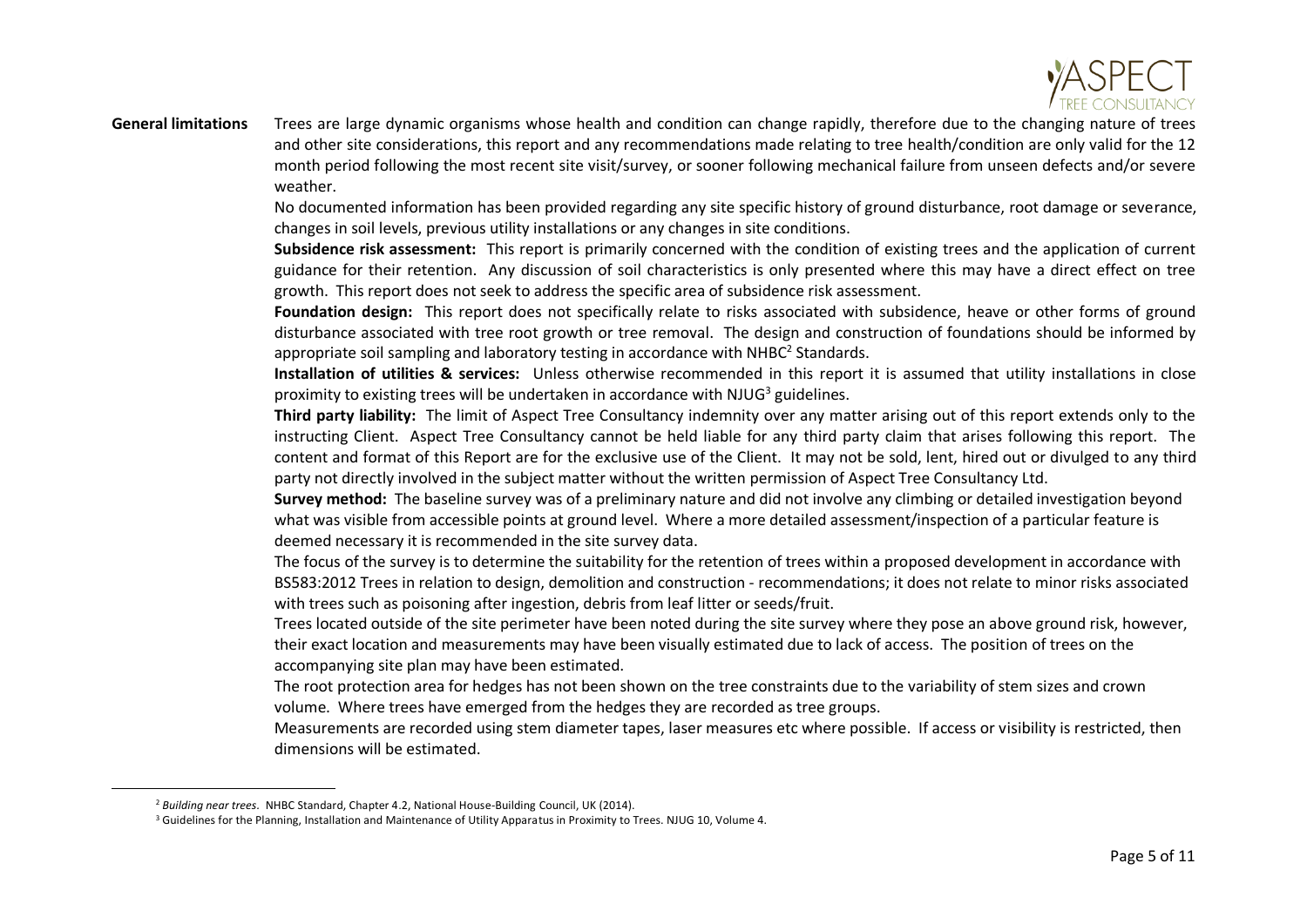

**BS5837:2012** provides the following guidance relating to levels of information required for planning:

### **DELIVERY OF TREE-RELATED INFORMATION INTO THE PLANNING SYSTEM: ARBORICULTURAL IMPACT ASSESSMENT**

| <b>Stage</b>                                          | Minimum detail                                                                                                                                                                                                                                                         | <b>Additional information</b>                                                                                                                                                                                                   |
|-------------------------------------------------------|------------------------------------------------------------------------------------------------------------------------------------------------------------------------------------------------------------------------------------------------------------------------|---------------------------------------------------------------------------------------------------------------------------------------------------------------------------------------------------------------------------------|
| Pre-                                                  |                                                                                                                                                                                                                                                                        | • Tree retention/removal plan -                                                                                                                                                                                                 |
| application                                           | • Tree survey.                                                                                                                                                                                                                                                         | draft.                                                                                                                                                                                                                          |
| Planning<br>application                               | • Tree survey.<br>• Tree retention/removal plan<br>(final).<br>• Retained trees and RPAs shown<br>on proposed layout<br>• Strategic hard and soft landscape<br>design, including species and<br>location of new tree planting<br>• Arboricultural impact<br>assessment | • Existing & proposed levels.<br>• Tree protection plan (TPP).<br>• Arboricultural method statement<br>(heads of terms).<br>• Details for all special engineering<br>within the RPA and other<br>relevant construction details. |
| <b>Reserved</b><br>matters/<br>planning<br>conditions | • Alignment of utilities (including<br>drainage), where inside the RPA<br>or where installed using a<br>trenchless method.<br>• Dimensioned TPP & Detailed<br>AMS.<br>• Schedule of works to retained<br>trees.<br>• Detailed hard/soft landscape<br>design.           | • Arboricultural site monitoring<br>schedule.<br>• Tree and landscape management<br>plan.<br>• Post construction remedial<br>works.<br>• Landscape maintenance<br>schedule.                                                     |

# **(INFORMATION REQUIRED):**

- Evaluation: Impact of tree losses.
- Effect of construction on amenity value.
- Shadow influence on dwellings/buildings/amenity space.
- End use of space near retained trees risk assessment.
- Designations: Tree Preservation Orders / Conservation Areas.
- Potential incompatibilities between layout and retained trees.
- Potential for new planting to provide mitigation for any losses.
- Canopy protection during construction (extension of RPA).
- Pruning works to facilitate development.
- Future pressure for tree removal.
- Direct & Indirect Damage.
- Proximity of trees to structures.
- Excavations or changes in ground levels near retained trees.
- Installation of hard surfacing in RPAs.
- Infrastructure requirements services etc.
- Removal of existing structures and hard surfacing.
- Construction: access, working space, storage of materials/topsoil.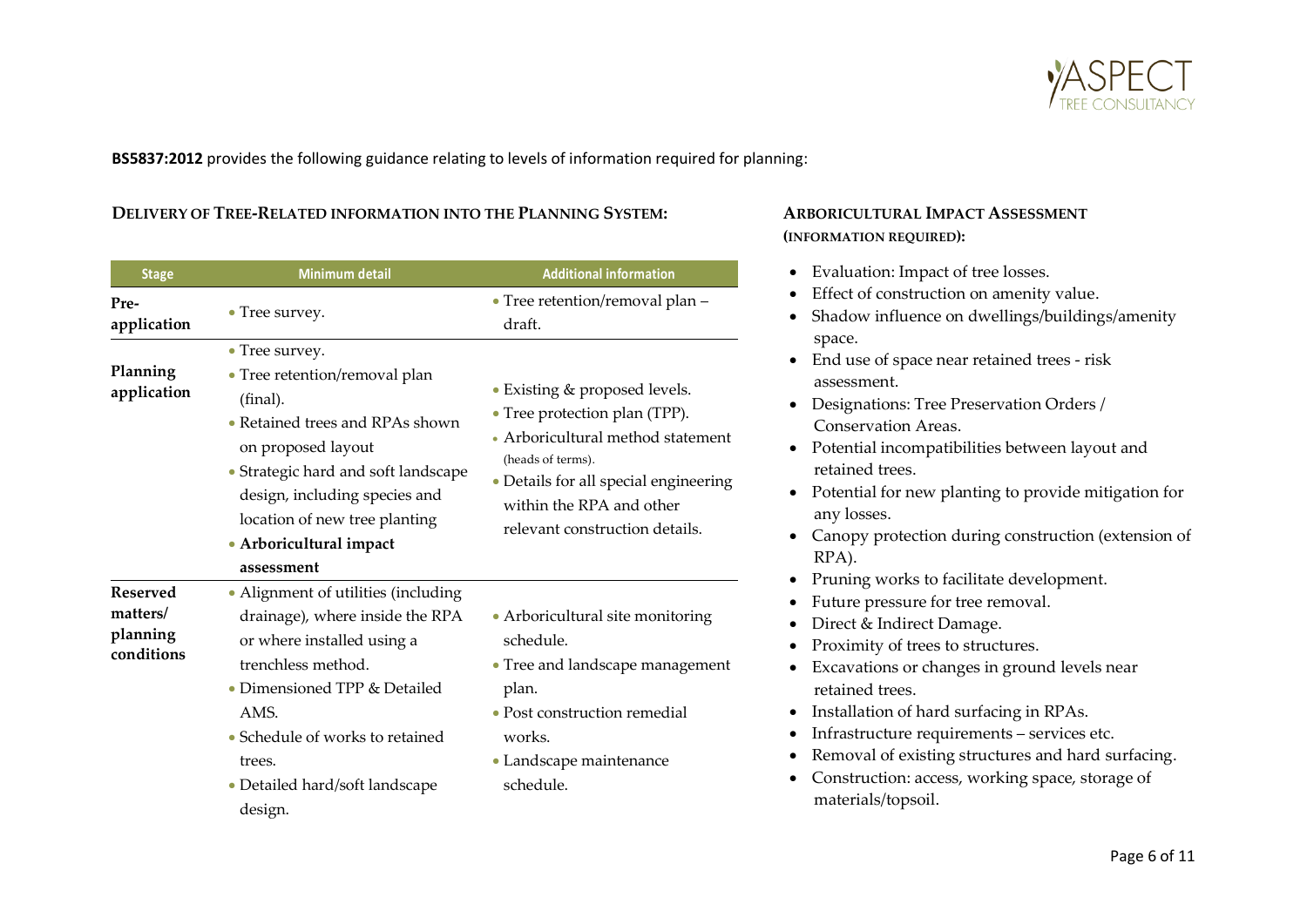

## BS5837:2012 - CASCADE CHART FOR TREE QUALITY ASSESSMENT

| <b>Category and definition</b>                                                                                                                                                  | <b>Criteria</b>                                                                                                                                                                                                                                                                                                                                                                                                                                                                                                                                                                                                                                                                                                             |                                                                                                                                                                                                                                                                                  |                                                                                                                                                 |                           |  |  |  |  |  |  |
|---------------------------------------------------------------------------------------------------------------------------------------------------------------------------------|-----------------------------------------------------------------------------------------------------------------------------------------------------------------------------------------------------------------------------------------------------------------------------------------------------------------------------------------------------------------------------------------------------------------------------------------------------------------------------------------------------------------------------------------------------------------------------------------------------------------------------------------------------------------------------------------------------------------------------|----------------------------------------------------------------------------------------------------------------------------------------------------------------------------------------------------------------------------------------------------------------------------------|-------------------------------------------------------------------------------------------------------------------------------------------------|---------------------------|--|--|--|--|--|--|
| Category U<br>Those in such a condition that<br>they cannot realistically be<br>retained as living trees in the<br>context of the current land use<br>for longer than 10 years. | . Trees that have a serious, irremediable, structural defect, such that their early loss is expected due to collapse, including those that will become unviable after<br>removal of other U category trees (e.g. where, for whatever reason, the loss of companion shelter cannot be mitigated by pruning)<br>. Trees that are dead or are showing signs of significant, immediate, and irreversible overall decline.<br>• Trees infected with pathogens of significance to the health and/or safety of other trees nearby, or very low quality trees suppressing adjacent trees of better<br>quality<br>. NOTE Category U trees can have existing or potential conservation value which it might be desirable to preserve. |                                                                                                                                                                                                                                                                                  |                                                                                                                                                 |                           |  |  |  |  |  |  |
| <b>Category and definition</b>                                                                                                                                                  |                                                                                                                                                                                                                                                                                                                                                                                                                                                                                                                                                                                                                                                                                                                             | <b>Criteria - Subcategories</b>                                                                                                                                                                                                                                                  |                                                                                                                                                 |                           |  |  |  |  |  |  |
|                                                                                                                                                                                 | 1 Mainly Arboricultural values                                                                                                                                                                                                                                                                                                                                                                                                                                                                                                                                                                                                                                                                                              | 2 Mainly landscape values                                                                                                                                                                                                                                                        | 3 Mainly cultural values                                                                                                                        | Identification on<br>plan |  |  |  |  |  |  |
| Category A<br>Trees of high quality with an<br>estimated remaining life<br>expectancy of at least 40 years                                                                      | Trees that are particularly good examples of their species, especially if<br>rare or unusual, or those that are essential components of groups, or of<br>formal or semi-formal Arboricultural features (e.g. the dominant and/or<br>principal trees within an avenue)                                                                                                                                                                                                                                                                                                                                                                                                                                                       | Trees, groups or woodlands of particular<br>visual importance and/or landscape<br>features.                                                                                                                                                                                      | Trees, groups or woodlands of significant<br>conservation, historical, commemorative or<br>other value (e.g. veteran trees or wood-<br>pasture) | <b>GREEN</b>              |  |  |  |  |  |  |
| Category B<br>Trees of moderate quality with<br>an estimated remaining life<br>expectancy of at least 20 years.                                                                 | Trees that might be included in the high category, but are downgraded<br>because of impaired condition (e.g. presence of remediable defects<br>including unsympathetic past management and storm damage), such<br>that they are unlikely to be suitable for retention for beyond 40 years;<br>or trees lacking the special quality necessary to merit the Category A<br>designation                                                                                                                                                                                                                                                                                                                                         | Trees present in numbers usually growing<br>as groups or woodlands, such that they<br>attract a higher collective rating than they<br>might as individuals; or trees occurring as<br>collectives but situated so as to make little<br>visual contribution to the wider locality. | Trees with material conservation or other<br>cultural benefits                                                                                  | <b>BLUE</b>               |  |  |  |  |  |  |
| Category C<br>Those of low quality and value<br>with an estimated remaining life<br>expectancy of at least 10 years,<br>or young trees with a stem<br>diameter below 150mm      | Unremarkable trees of very limited merit or such impaired condition<br>that they do not qualify in higher categories                                                                                                                                                                                                                                                                                                                                                                                                                                                                                                                                                                                                        | Trees present in groups or woodlands, but<br>without this conferring on them<br>significantly greater landscape value,<br>and/or trees offering low or only<br>temporary screening benefit                                                                                       | Trees with no material conservation or other<br>cultural benefits                                                                               | <b>GREY</b>               |  |  |  |  |  |  |

| <b>Tree Survey - Key</b>                           |                                                                                                                                                                                                | <b>Age Class:</b>                    |                                                                                                                                                                                                                                                  | <b>Condition:</b>                              |                                                                                                                                                                                              |                                         | Label/Tag Number:                                                 |
|----------------------------------------------------|------------------------------------------------------------------------------------------------------------------------------------------------------------------------------------------------|--------------------------------------|--------------------------------------------------------------------------------------------------------------------------------------------------------------------------------------------------------------------------------------------------|------------------------------------------------|----------------------------------------------------------------------------------------------------------------------------------------------------------------------------------------------|-----------------------------------------|-------------------------------------------------------------------|
| HGT:<br>STØ:<br>Cr RAD:<br>CH:<br><b>Est Cont:</b> | Height in Metres.<br>Stem Diameter in millimetres.<br>Estimated average canopy radius to compass points.<br>Estimated height of crown clearance.<br>Estimated remaining contribution in years. | NP:<br>Υ:<br>SM:<br>EM:<br>M:<br>OM: | New Planting<br>Young (1/5th of life expectancy)<br>Semi mature (2/5th of life expectancy)<br>Early mature (3/5th of life expectancy)<br>Mature (4/5th beyond life expectancy and declining naturally)<br>Over Mature (5/5th of life expectancy) | Good<br>Fair<br>Poor<br>S = Structural<br>Good | P = Physiological<br>No significant health problems<br>Symptoms of ill health that can be remediated<br>Symptoms of ill health that cannot be remediated<br>No significant structural issues | H:<br>т.<br>. .<br>G:<br>W:<br>c.<br>э. | Hedge<br>Individual Tree<br>Tree group<br>Woodland<br>Shrub group |
| Rad RPA:<br>12/9:                                  | Radial Root Protection Area in metres from stem centre.<br>RPA Reduced.                                                                                                                        | V:                                   | Veteran (of great age for its species or possibly of conservation value)                                                                                                                                                                         | Fair<br>Poor                                   | Structural issues that can be remediated<br>Structural issues that cannot be remediated                                                                                                      |                                         | BS5837 Category (colour coded)                                    |
|                                                    | <b>BS Cat</b> $-$ Category of retention<br><b>U:</b> Removal                                                                                                                                   | <b>A:</b> High quality/value         | C: Low quality/value<br><b>B:</b> Moderate quality/value<br>Notes: Tree measurements up to 10m have been rounded to the nearest half meter. Measurements over 10m are rounded to nearest metre.                                                  |                                                | e: Estimated<br><b>Key Tree:</b> Trees of such stature or landscape significance<br>that they warrant consideration as a constraint.                                                         |                                         |                                                                   |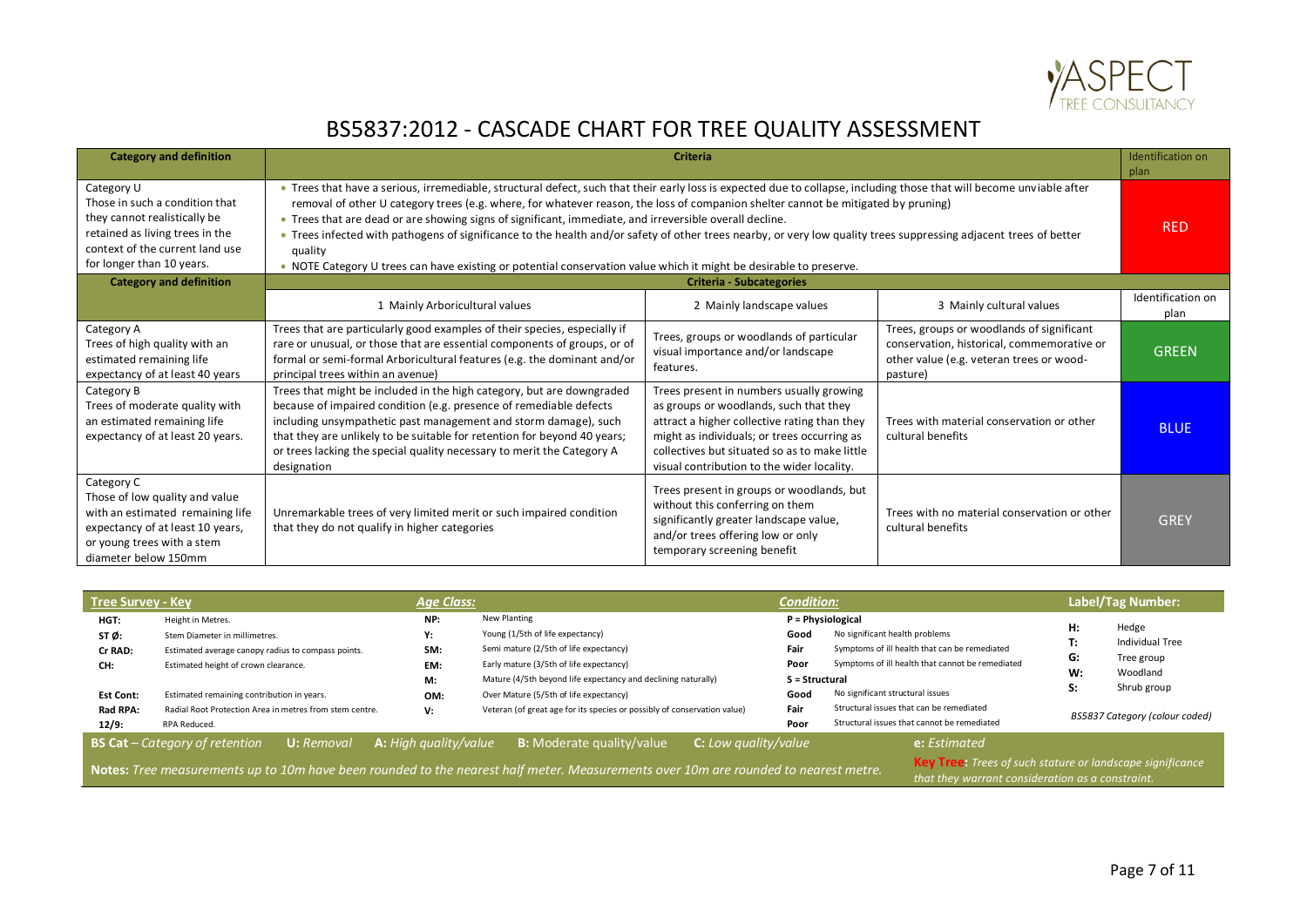|                | ASPECT Ref: 05781                |                | Weather: Clear    |                |                |                |                |                | $\Delta$ SPF<br>Survey date: 31.01.22 |                                                                                                                                                                                               |            |            |           |
|----------------|----------------------------------|----------------|-------------------|----------------|----------------|----------------|----------------|----------------|---------------------------------------|-----------------------------------------------------------------------------------------------------------------------------------------------------------------------------------------------|------------|------------|-----------|
| <b>Tree</b>    | <b>Species</b>                   | <b>HGT</b>     |                   | <b>Cr Rad</b>  |                |                | Cr Hgt         |                | Age                                   | Physiological & Structural con'd<br><b>Observations-ve/+ve</b>                                                                                                                                | <b>Est</b> | <b>RPA</b> | <b>BS</b> |
| Ref            |                                  |                | Ø                 | N              | E.             | S.             | W              |                | class                                 | <b>Preliminary Management Recommendations</b>                                                                                                                                                 | Cont       |            | Cat       |
| T1             | Ulmus procera (English<br>EIm)   | 8              | 150<br>100<br>100 | 3              | 3              | $\overline{2}$ | $\overline{3}$ | $\overline{3}$ | SM                                    | P: Poor<br>S: Poor<br>• Located on top of 1.5m tall retaining wall which<br>requires repair. Position limits viability.<br>• Overhead cables to east within crown. Topped to<br>clear cables. | $<$ 10     | 2.4        | $\cup$    |
| H <sub>2</sub> | Ulmus procera (English<br>EIm)   | $\overline{2}$ | 150               | 1              | $\mathbf{1}$   | 1              | $\mathbf{1}$   | 0              | SM                                    | P: Poor<br>S: Poor<br>• Remains of degraded elm hedge topped at 2m.<br>• Large gaps between stems.                                                                                            | < 10       | 1.8        | U         |
| T <sub>3</sub> | Ulmus procera (English<br>EIm)   | 6              | 150<br>150        | 3              | 3              | $\overline{3}$ | $\overline{3}$ | $\overline{3}$ | <b>SM</b>                             | P: Good<br>S: Fair<br>• Located directly adjacent to of 1m tall retaining wall<br>which requires repair.<br>Position limits viability.<br>$\bullet$                                           | $10+$      | 2.5        | C1        |
| T <sub>4</sub> | Acacia dealbata                  | 11             | 190<br>190        | 5              | 3              | 5              | 6              | $\mathbf{1}$   | EM                                    | P: Good<br>S: Poor<br>• Heavily included union at base.<br>Growing out of hard surfacing altering root growth.<br>$\bullet$<br>Primary branch touching the hard surfacing.<br>$\bullet$       | $10+$      | 3.2        | C1        |
| T <sub>5</sub> | Betula pendula (Silver<br>Birch) | 4.5            | 100<br>75         | $\overline{2}$ | $\overline{2}$ | $\overline{2}$ | $\mathbf{1}$   | 1.5            | Y                                     | P: Good<br>S: Poor<br>• Included inion at base, limiting short term viability.<br>Touching adjacent base.                                                                                     | < 10       | 1.5        | U         |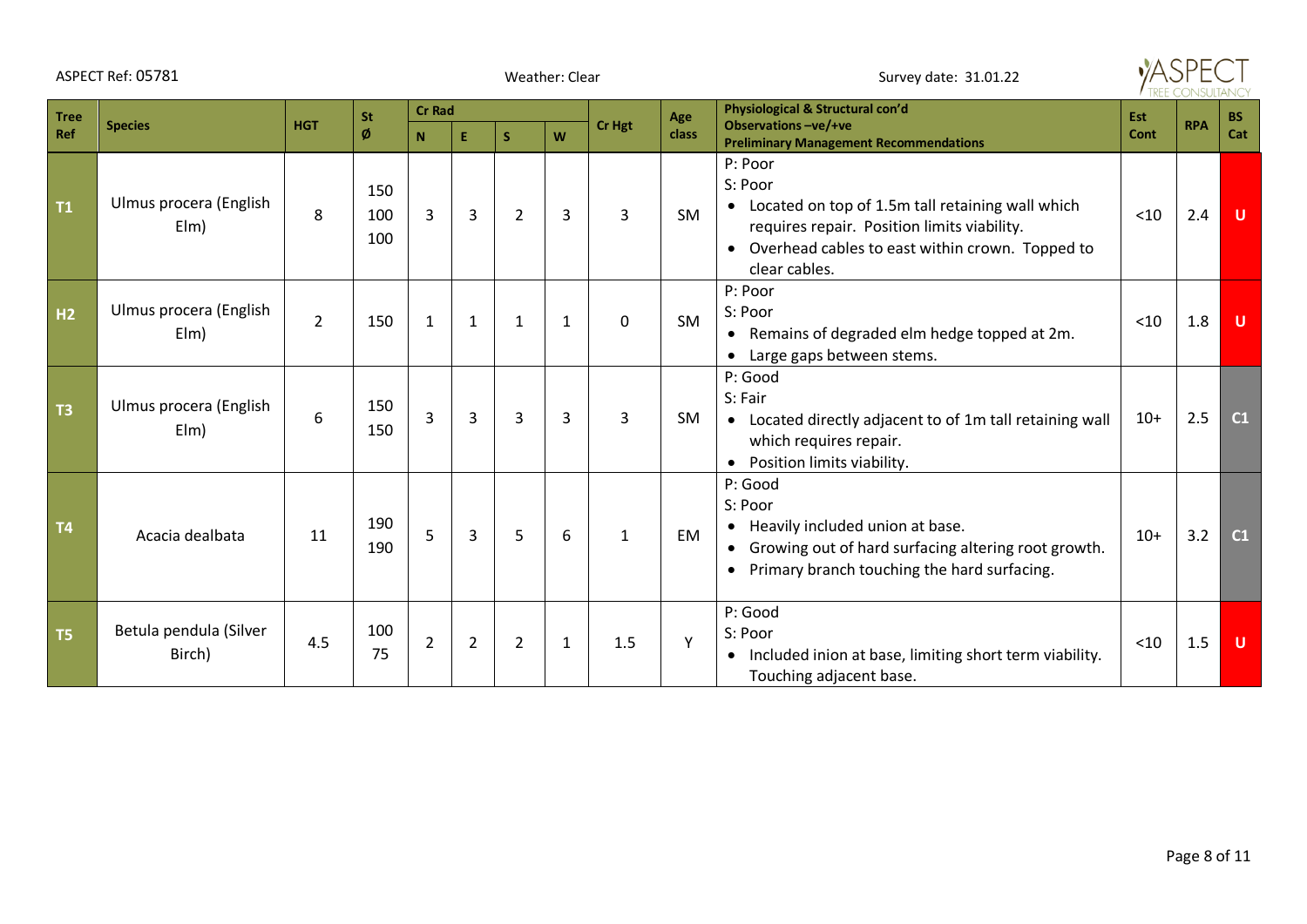|                | ASPECT Ref: 05781                 |            |                          |                | Weather: Clear |                |                | Survey date: 31.01.22 |       |                                                                                                                                                                                                                                                                                                                                                                                               |            |            |                |
|----------------|-----------------------------------|------------|--------------------------|----------------|----------------|----------------|----------------|-----------------------|-------|-----------------------------------------------------------------------------------------------------------------------------------------------------------------------------------------------------------------------------------------------------------------------------------------------------------------------------------------------------------------------------------------------|------------|------------|----------------|
| <b>Tree</b>    |                                   |            | St                       | <b>Cr Rad</b>  |                |                |                |                       | Age   | Physiological & Structural con'd                                                                                                                                                                                                                                                                                                                                                              | <b>Est</b> |            | <b>BS</b>      |
| Ref            | <b>Species</b>                    | <b>HGT</b> | ø                        | N              | E.             | S.             | W              | Cr Hgt                | class | Observations-ve/+ve<br><b>Preliminary Management Recommendations</b>                                                                                                                                                                                                                                                                                                                          | Cont       | <b>RPA</b> | Cat            |
| T <sub>6</sub> | Acer pseudoplatanus<br>(Sycamore) | 8.5        | 180<br>150               | 5              | 3              | $\overline{2}$ | 4              | $\overline{2}$        | EM    | P: Good<br>S: Poor<br>Overhead phone and electric cables close to and<br>$\bullet$<br>within eastern crown. Previously pruned to clear.<br>Requires re pruning for statutory clearance.<br>Included union at base.<br>$\bullet$<br>Unable to inspect stem due to Ivy.<br>$\bullet$<br>Unable to inspect stem due to undergrowth.<br>$\bullet$<br>Multiple stems at ground level.<br>$\bullet$ | $10+$      | 2.8        | C1             |
| <b>T7</b>      | Acer pseudoplatanus<br>(Sycamore) | 9          | 150<br>150<br>120<br>110 | $\overline{4}$ | $\overline{2}$ | 3              | 4              | $\overline{3}$        | EM    | P: Fair<br>S: Fair<br>Overhead cables in eastern crown with branch<br>$\bullet$<br>contact.<br>Unable to inspect stem due to undergrowth.<br>$\bullet$<br>Stem divides below 1.5m.Overhead cables in<br>eastern crown with branch contact.                                                                                                                                                    | $10+$      | 3.1        | C <sub>2</sub> |
| T <sub>8</sub> | Acer pseudoplatanus<br>(Sycamore) | 9          | 150<br>150<br>120<br>110 | $\overline{3}$ | 3              | 3              | 3              | 3                     | EM    | P: Good<br>S: Fair<br>Overhead cables in eastern crown with branch<br>$\bullet$<br>contact. Included union at base limiting viability.<br>Stem divides at ground level.                                                                                                                                                                                                                       | $10+$      | 3.1        | C <sub>2</sub> |
| T <sub>9</sub> | Quercus robur<br>(Common Oak)     | 9          | 200<br>150               | 5              | 6              | 3              | 3              | $\overline{2}$        | EM    | P: Good<br>S: Good<br>Growing directly adjacent to telegraph pole.<br>$\bullet$<br>Unable to inspect stem due to undergrowth.<br>$\bullet$<br>Multiple stems at ground level.<br>$\bullet$                                                                                                                                                                                                    | $10+$      | 3          | C1             |
| H10            | Crataegus monogyna<br>(Hawthorn)  | 3          | 100                      | $\overline{2}$ | $\overline{2}$ | $\overline{2}$ | $\overline{2}$ | $\Omega$              | M     | P: Good<br>S: Good<br>Sporadic hedge on 1.5m bank.                                                                                                                                                                                                                                                                                                                                            | $10+$      | 1.2        | C <sub>2</sub> |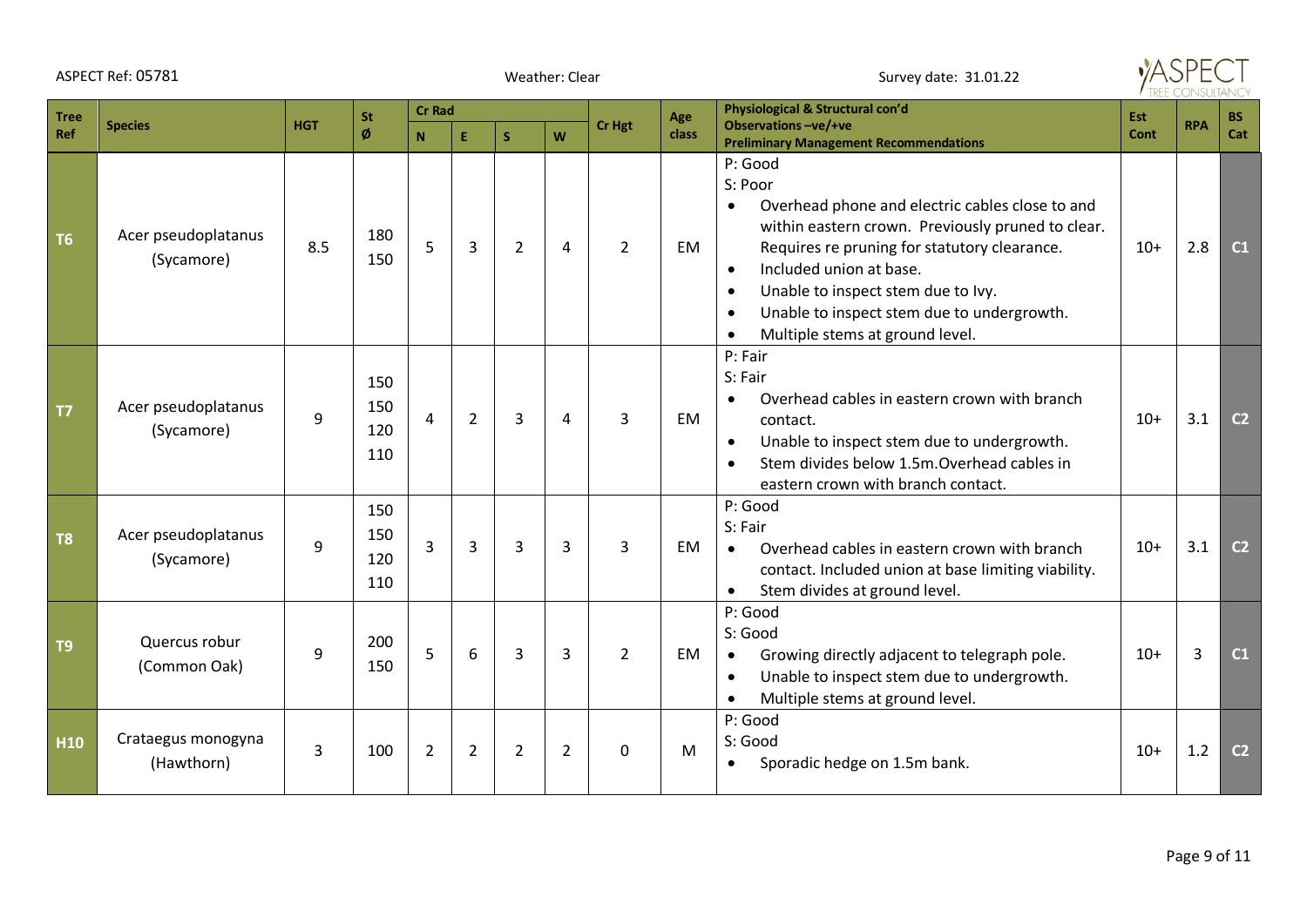|             | ASPECT Ref: 05781                                         |            |            |                |                | Weather: Clear |                |                | Survey date: 31.01.22 |                                                                                                                                                                                           |            |            |                |
|-------------|-----------------------------------------------------------|------------|------------|----------------|----------------|----------------|----------------|----------------|-----------------------|-------------------------------------------------------------------------------------------------------------------------------------------------------------------------------------------|------------|------------|----------------|
| <b>Tree</b> | <b>Species</b>                                            | <b>HGT</b> | <b>St</b>  | <b>Cr Rad</b>  |                |                |                | Cr Hgt         | Age                   | Physiological & Structural con'd<br><b>Observations-ve/+ve</b>                                                                                                                            | <b>Est</b> | <b>RPA</b> | <b>BS</b>      |
| Ref         |                                                           |            | Ø          | N.             | E.             | S              | W              |                | class                 | <b>Preliminary Management Recommendations</b>                                                                                                                                             | Cont       |            | Cat            |
| G11         | Prunus (Prunus species),<br>Quercus robur<br>(Common Oak) | 8          | 200        | 3.5            | 3.5            | 3.5            | 3.5            | $\mathbf{1}$   | M                     | P: Good<br>S: Fair<br>• Former hedge with oak very close to adjacent new<br>house.<br>• Ivy on tree.<br>• Unable to inspect stem due to undergrowth.                                      | $10+$      | 2.4        | C <sub>2</sub> |
| <b>T12</b>  | Betula pendula (Silver<br>Birch)                          | 8.5        | 200        | $\overline{2}$ | $\overline{2}$ | $\overline{2}$ | $\overline{2}$ | $\overline{2}$ | <b>SM</b>             | P: Good<br>S: Good<br>• Tree not plotted on topo with no access to trunk<br>due to soil storage.<br>Dimensions estimated.<br>$\bullet$<br>Unable to inspect stem due to Ivy.<br>$\bullet$ | $10+$      | 2.4        | C1             |
| G13         | Thuja plicata (Western<br>Red Cedar)                      | 13.5       | 350        | 2.5            | 5              | $\overline{4}$ | 2.5            | $\mathbf{1}$   | <b>EM</b>             | P: Fair<br>S: Good<br>• Low bud/leaf density.                                                                                                                                             | $10+$      | 4.2        | C <sub>2</sub> |
| <b>T14</b>  | Betula pendula (Silver<br>Birch)                          | 6.5        | 170        | $\overline{2}$ | $\overline{2}$ | $\overline{2}$ | $\overline{2}$ | 2.5            | <b>EM</b>             | P: Good<br>S: Good                                                                                                                                                                        | $20+$      | 2.0        | <b>B1</b>      |
| <b>T15</b>  | Prunus (Prunus species)                                   | 5.5        | 200<br>100 | 4.5            | $\overline{4}$ | 4.5            | 4              | 2              | M                     | P: Good<br>S: Fair                                                                                                                                                                        | $10+$      | 2.7        | C1             |
| <b>T16</b>  | Thuja plicata (Western<br>Red Cedar)                      | 9          | 380        | 2.5            | 2.5            | 2.5            | 2.5            | $\mathbf{1}$   | <b>EM</b>             | P: Fair<br>S: Good<br>• Low bud/leaf density.                                                                                                                                             | $10+$      | 4.5        | C <sub>1</sub> |